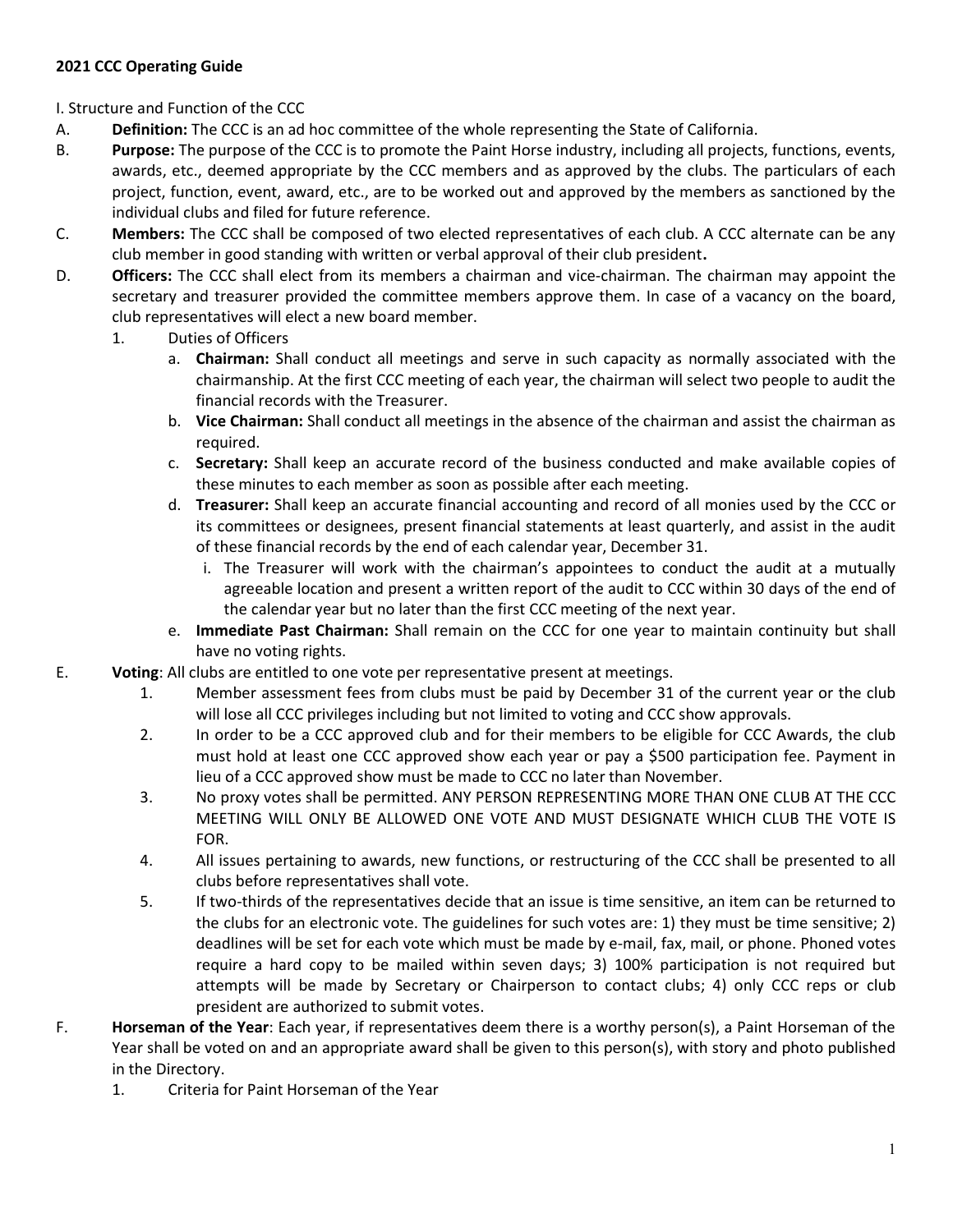- a. This award shall be bestowed on a person who has, through voluntary services, helped in the promotion of Paint Horses and Paint Horse clubs in the State of California.
- b. Recommendations for Paint Horsemen of the Year shall be submitted by clubs IN THE FORM OF A WRITTEN BIO AT THE MEETING PRIOR TO THE LAST MEETING OF THE YEAR. No Nominations will be accepted after that meeting and CCC reps will vote at the last meeting of the year.
- G. Membership Assessment: To defer some of the directors' expenses, a \$5 assessment per membership of each club is to be calculated by December 31st of each year.
	- 1. All clubs will be charged a minimum of \$100 (20 x 5) or \$5 times the actual number of the club's members, whichever is greater for CCC member assessment purposes.
	- 2. Membership assessments are due to the CCC Treasurer by April 15 for the prior year's assessment. Assessments not received by April 15 will be charged a late fee of \$100 in addition to the membership assessment.
	- 3. All membership assessment money for the convention is to be divided and paid equally to the number of attending California national directors.
	- 4. Director must be a member of a California regional club to receive monies.
	- 5. Directors must present a written or verbal report to a CCC Participating regional club within 60 days of their return and a written report within 30 days must be sent to CCC treasurer before any monies will be paid. Verbal report must be verified by club president or the receiving club's meeting minutes.
	- 6. NO CHECKS WILL BE ISSUED TO CALIFORNIA APHA DIRECTORS UNTIL ALL MONIES ARE COLLECTED FROM REGIONAL CLUBS BY CCC; ROLL CALL AT APHA MUST BE ATTENDED TO BE ELIGIBLE TO SUBMIT REPORTS TO RECEIVE ANY PAYMENT.

# II. Requirements for CCC Show Approval

NOTE: **Unless by unanimous vote of all CCC representatives**, these rules and approved classes cannot be changed or added to once the current year's Directory is published, nor can show dates be changed or added to without the approval of the CCC. California clubs will be allowed eight judges per year to count toward CCC points. Youth/Amateur shows do not count toward the 8 judges but do count for CCC points.

- A. Class awards will be given to each qualified exhibitor based on the current year's entrants per class, meeting the minimum number of judges and minimum number of points earned in all categories. CCC WILL AWARD HIGH POINTS AND RESERVE HIGH POINTS IN EACH CATEGORY.
- B. Sponsorships will put in the general awards budget. Sponsorships are welcome at any time, though any sponsorships received after the directory goes to print will only be listed on the CCC website.
- C. All California APHA-approved shows and classes will be eligible for points, provided the CCC approves them and they adhere to the committee's rules. No new show events will be approved for CCC points unless there is one weekend between show events. A show is not considered a "new event" if a show date varies by 1-2 weeks, forward or backward, due to a change in the APHA calendar, venue availability and/or a Federal holiday.
- D. Premium lists or notification of the show must be mailed, emailed, or published online (website, social media including Facebook) to all current regional club members at least two weeks prior to the show.
- E. Any club may request one youth/amateur show to be held at any 4 judge or less, non-combined show on the same weekend as their show. Any club holding a 2 day show can also hold a youth/amateur show on the same weekend.
- F. AWARD FEES: All shows will be assessed \$1.00 per entry per judge on all approved classes or a minimum of \$50 per show to cover award costs.
- G. ADMINISTRATIVE FEES: All CCC approved shows will pay \$1.00 per horse/per judge to the CCC to offset administrative costs.
- H. ALL FEES are to be sent to the current CCC treasurer within 15 business days of the show. The official CCC payment information form, available from show secretary or CCC treasurer, must accompany the fee check. Failure to provide the form with correct information will result in a delay of processing the fees and could incur late penalties. State points will not be posted until the correct fees are paid. The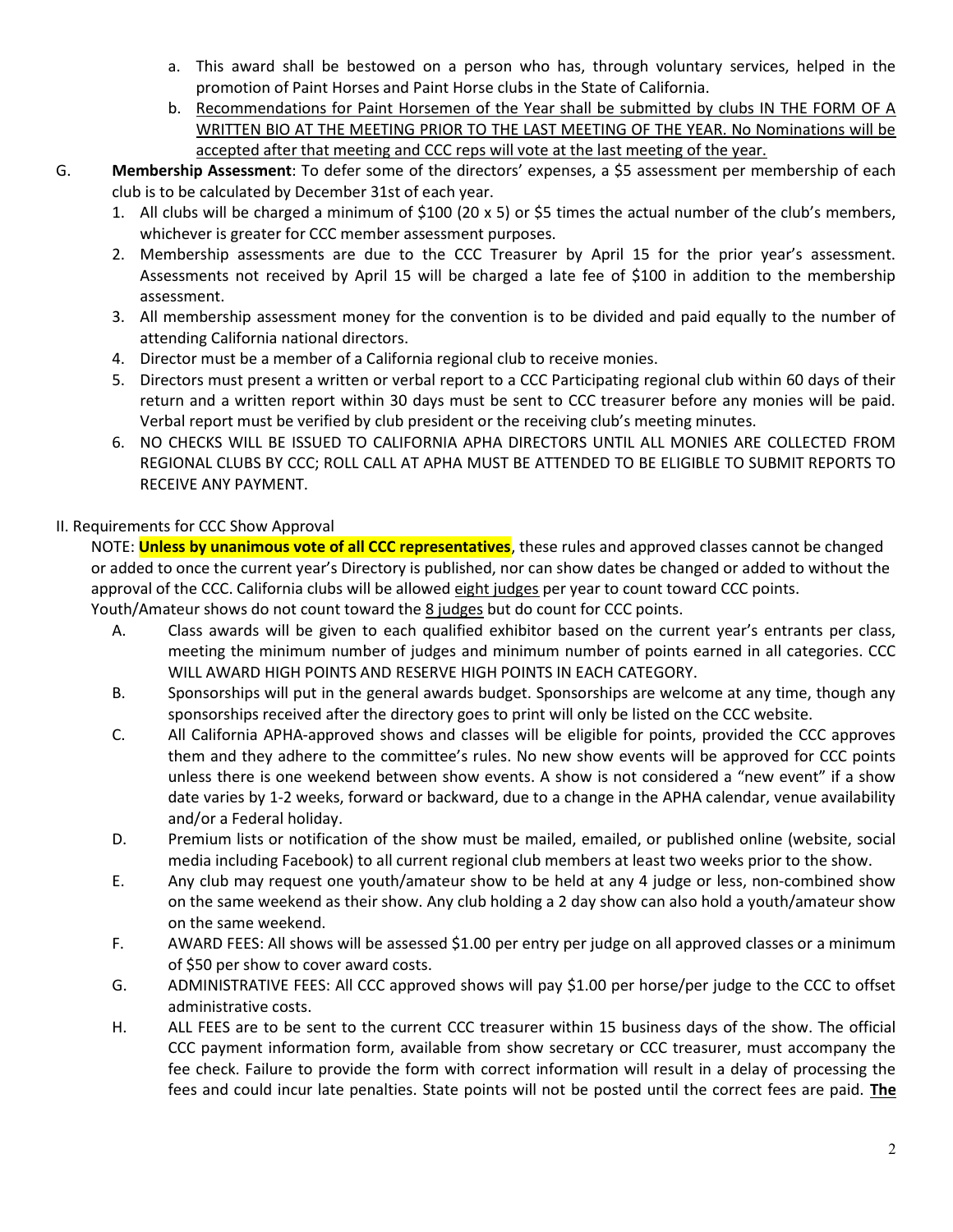CCC treasurer is: Diane Lang, 36 Rancho Drive, San Jose, CA 95111, Phone: 408-281-4355, Email: Langs123@aol.com

- I. Completed show results must be submitted (mailed or emailed) to the pointskeeper within 15 days after the completion of the show. Submission of results by individual clubs will be in a format consistent with pointskeeper requirements (APHA Compatible Disk). Clubs will be charged an hourly fee for error repairs, show building and scoring if APHA compatible disk is not submitted as stated in pointskeeper contract. The CCC pointskeeper is: Jennifer Mendes, Email: MJMPaints@aol.com
- J. Penalties
	- 1. These rules will be strictly enforced for show approval. Shows can be fined at CCC discretion.
	- 2. A fine of \$100 will be assessed to any club that does not forward results or show fees on time. Pointskeeper will notify show secretary, club president and CCC treasurer when results have not been received on time.
	- 3. Points will not be posted until all monies and fees are paid.
- K. All APHA rules are to be observed at all CCC-approved shows.
- L. Club must notify the CCC Secretary via email at least 30 days in advance of any CCC-approved show that will be cancelled in the same year it is to be held. The CCC Secretary will advise all CCC officers and representatives via email within 48 hours.

III. Exhibitor Requirements (Open, Amateur and Youth)

- A. Only California regional club members are eligible to accumulate points toward CCC year-end awards. Owner of the horse must be a member. Club must be in good standing with CCC for points to count.
- B. Points are not accumulated until membership club dues are paid for the current year (points are not retroactive).
- C. Only one member of a partnership horse need be a member of a regional club for that horse to be eligible. Ranch-owned horses are eligible if ranch owner is a member.
- D. A club secretary or representative will notify any exhibitor or owner who has an uncleared or outstanding debt to that club. The exhibitor will be allowed 10 days to clear such debts. After 10 days any points earned by the exhibitor or any horses shown by said exhibitor at that show or any show afterward will not be allowed. At such time as the debt is cleared, points will again be accumulated but none will be retroactive.

## IV. Additional Amateur Exhibitor Requirements

- A. Amateur must have current APHA amateur card or current APHA novice amateur card.
- B. Amateur's horse must be owned by him/her or the amateur's immediate family, according to the applicable current-year APHA rule to receive points.
- C. To be eligible for year-end class award, the horse/rider combination must earn points under a minimum of 12 judges and earn at least 15 points except in Yearling Longe Line, which cannot be shown until after May  $15<sup>th</sup>$  of each year, where a minimum of 8 judges and 10 points are required.

## V. Additional Youth Exhibitor Requirements

- A. Youth's horse must be owned by the youth or the youth's immediate family, according to the applicable current-year APHA rule to receive points. (Leadline exempt from this rule.)
- B. Youth points will be tallied on the basis of one horse/one rider. (Leadline exempt from this rule.)
- C. The same horse may be declared by more than one youth as long as APHA rules governing youth participation are adhered to (e.g., the same horse may not be ridden in two youth Western Pleasure classes) (APHA).
- D. Youth's age is determined by the age he/she is on January 1 (APHA).
- E. Youth may not ride or exhibit a stallion in any youth class (APHA).
- F. Any youth entering a lope class will not be eligible to enter the Youth Walk/Trot classes at that same show.
- G. To be eligible for year-end class award, the horse/rider combination must earn points under a minimum of 8 judges and earn at least 10 points.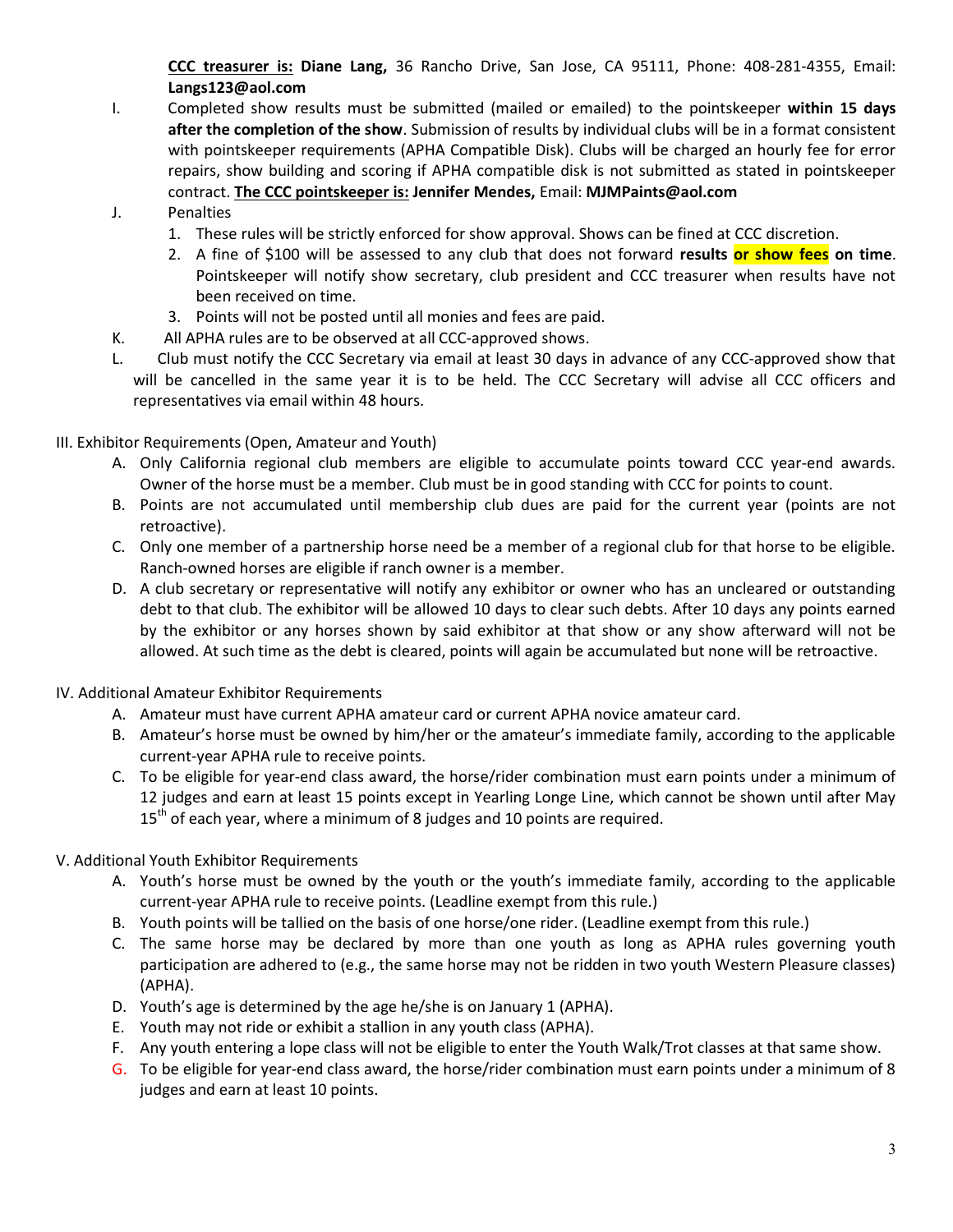## VI. Points Tabulation & Class Awards

- A. All classes shall be awarded points according to the chart at the end of this guide.
- B. The year-end awards for each class shall be determined by combining the points earned under the best 25 judges in that particular class. Horse/amateur must earn points under 12 judges and have at least 15 points in that particular class to be eligible for a year-end class award except in Yearling Longe Line, Two Year Old Western Pleasure and Two Year Old Hunter Under Saddle, which cannot be shown until after May 15<sup>th</sup> of each year, where a minimum of 8 judges and 10 points are required. Youth must earn points under 8 judges and have at least 10 points in that particular class to be eligible for a year end class award.
- C. The points system is based on the fact that horses or youths are competing only against the horses or youths their own age for an award given to their age group (e.g., Junior and Senior). Before state points can be tabulated in a combined class, horses or youth shall be separated into their appropriate age levels before points can be awards.
	- i. (Example #1: Junior Reining has one entry, Senior Reining has two entries and it is agreed by all concerned to combine the classes. The Junior horse can receive only one state point in this combined class.)
- D. Classes that are awarded on an all-age basis, but split on the premium list or are split at a show, shall have points awarded according to the points chart, with the number of horses competing in their respective age groups.
- E. In the all-age classes and the youth 18 & under classes, points are calculated on an all-age basis, and the total number of halter or performance points are added to the particular horse's or youth's score.
- F. Grand champion and reserve grand champion will not be awarded extra points, as they are competing for awards in their age level only.
- G. In the event of a tie between two or more horses for a high-point or class award at the end of the horse show season, the horse with the least amount of judges shall be declared the winner. If there is still a tie it will be broken by head to head competition. If a tie still exists, both horses will be declared co-champions.
- H. In any dispute arising between seller and buyer of a horse receiving a CCC year-end award, the rights to that award will be settled strictly by the respective parties involved and will not involve the CCC.
- VII. High-Point Awards
	- A. Points for these awards will be tabulated as in the regular awards program. Show and exhibitor eligibility and all other rules shall be the same as in regular awards rules.
	- B. The CCC will give a High-Point Horse award and Reserve High-Point Horse award for Open, Amateur, Youth 18 & Under, Novice Youth, Youth Walk/Trot, Novice Amateur, and Amateur Walk/Trot.
		- 1. Awards are based on points earned by one horse/one rider combination in their respective division except the Open award, which is based on all points earned by the particular horse in Open classes regardless of rider/exhibitor.
		- 2. The High-Point Horse must exhibit in a minimum of three performance classes and must earn a minimum of 10 points in each class for this award.
		- 3. The High-Point Horse must exhibit in a minimum of three performance classes at each show for that show to be eligible for points toward this award.
		- 4. Points will be tabulated on the best 25 judges. All APHA classes in their respective division will count toward this award. Note: all APHA youth classes will count toward the Youth 18 & Under award except Novice Youth or Youth Walk/Trot classes, which will count toward their own respective awards.
		- 5. Halter points earned in the respective division will count toward this award but are not mandatory.